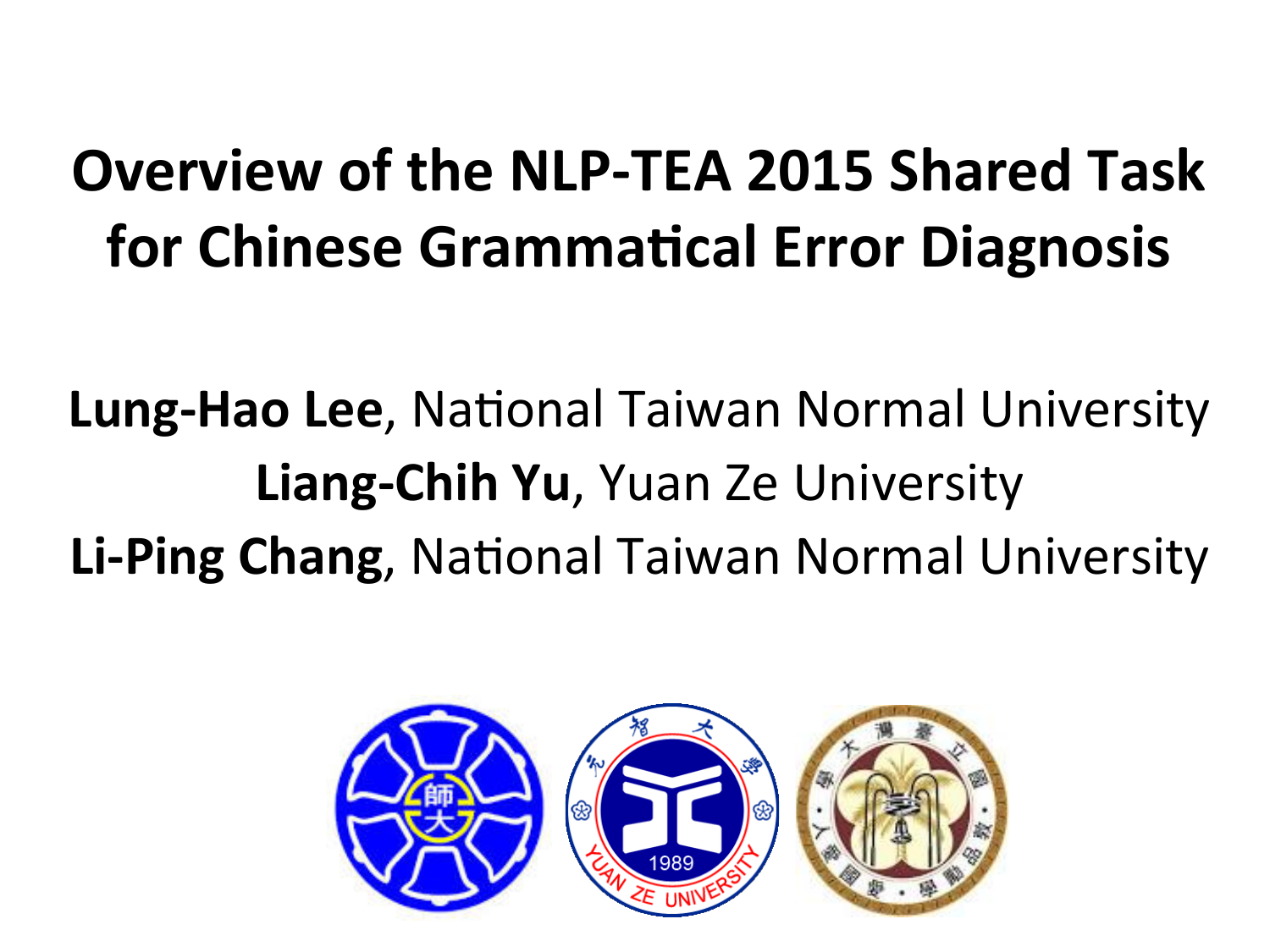## Introduction

• The NLP-TEA 2015 shared task features a Chinese Grammatical Error Diagnosis (CGED) task, providing an evaluation platform for the development and implementation of NLP tools for computer-assisted Chinese learning



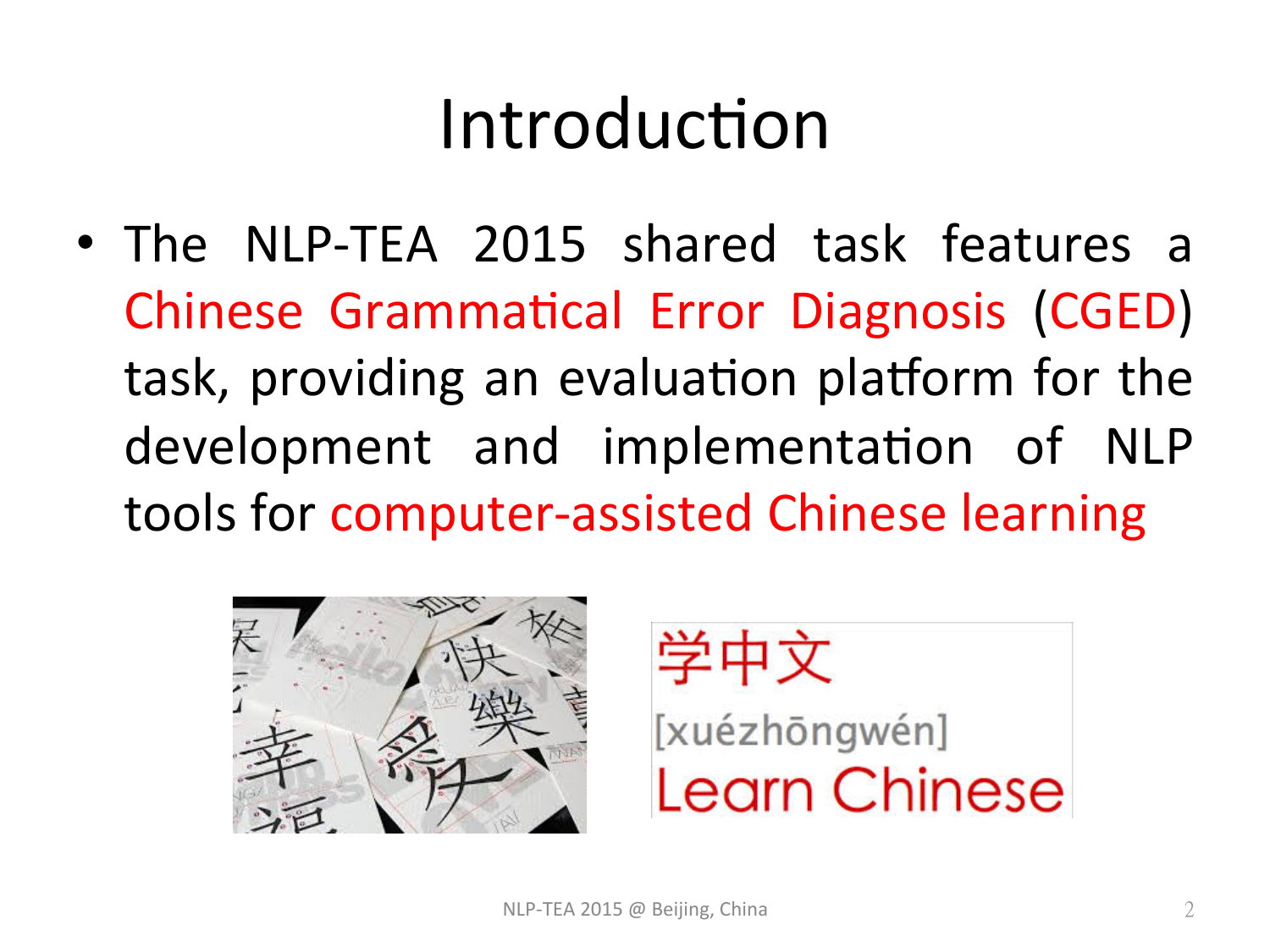## **Shared Task Description**

- The developed tool is expected to identify the error types and its position at which it occurs in the sentence
- Four PADS error types are included in the target modification taxonomy
	- $-$  Mis-Ordering (Permutation)
	- $-$  Redundancy (**A**ddition)
	- $-$  Omission (Deletion)
	- $-$  Mis-Selection (Substitution)
- For the sake of simplicity, the input sentence is selected to contain one defined error types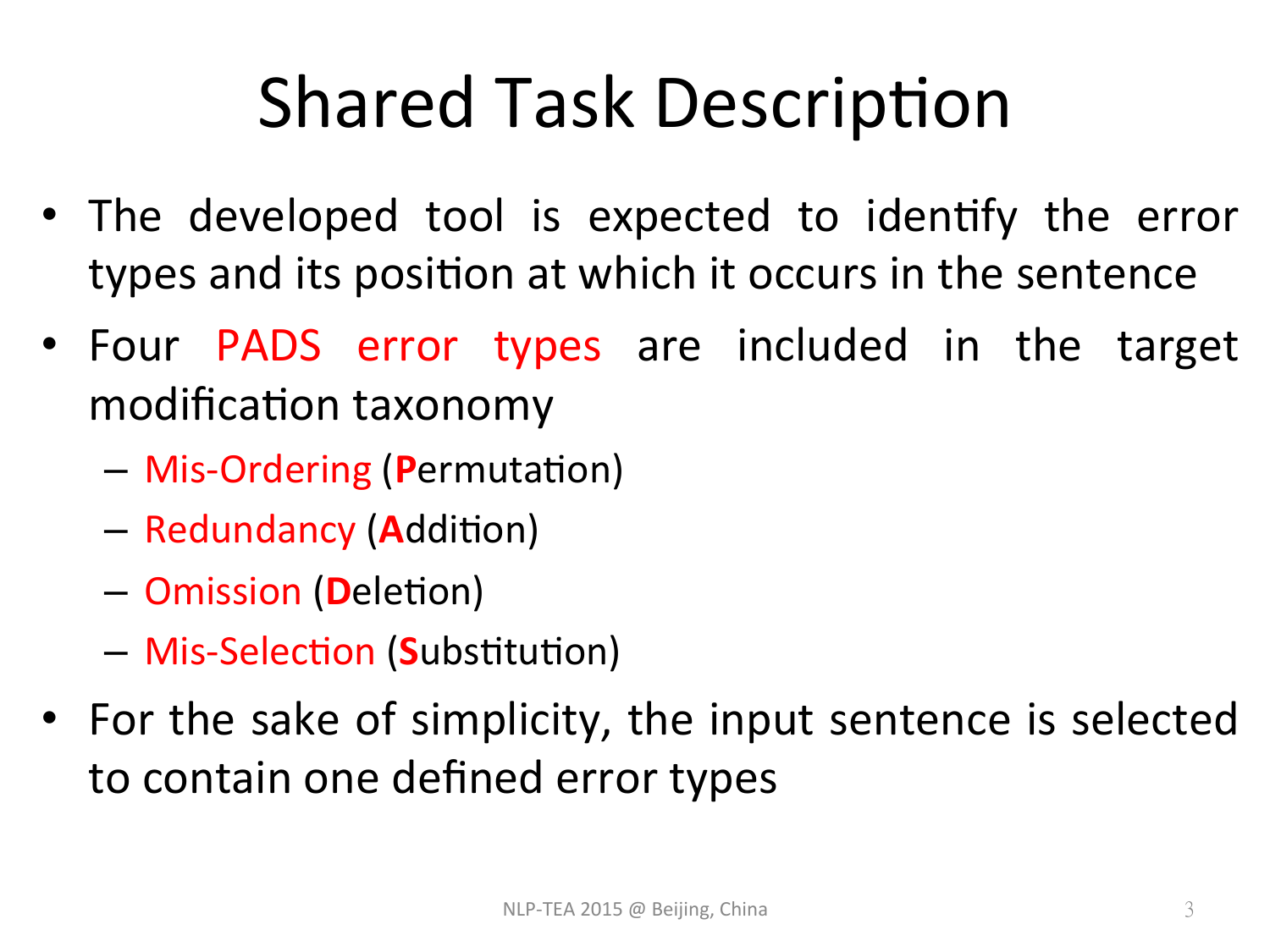# **Testing Examples**

- Example 1 Input: (sid=B2-0080) 他是我的以前的室友 Output: B2-0080, 4, 4, Redundant
- Example 2 Input: (sid=A2-0017) 那電影是機器人的故事 Output: A2-0017, 2, 2, Missing
- Example 3 Input: (sid=A2-0017) 那部電影是機器人的故事 Output: A2-0017, Correct
- Example 4 Input: (sid=B1-1193) 吳先生是修理腳踏車的拿手 Output: B1-1193, 11, 12, Selection
- Example  $5$ Input: (sid=B2-2292) 所以我不會讓失望她 Output: B2-2292, 7, 9, Disorder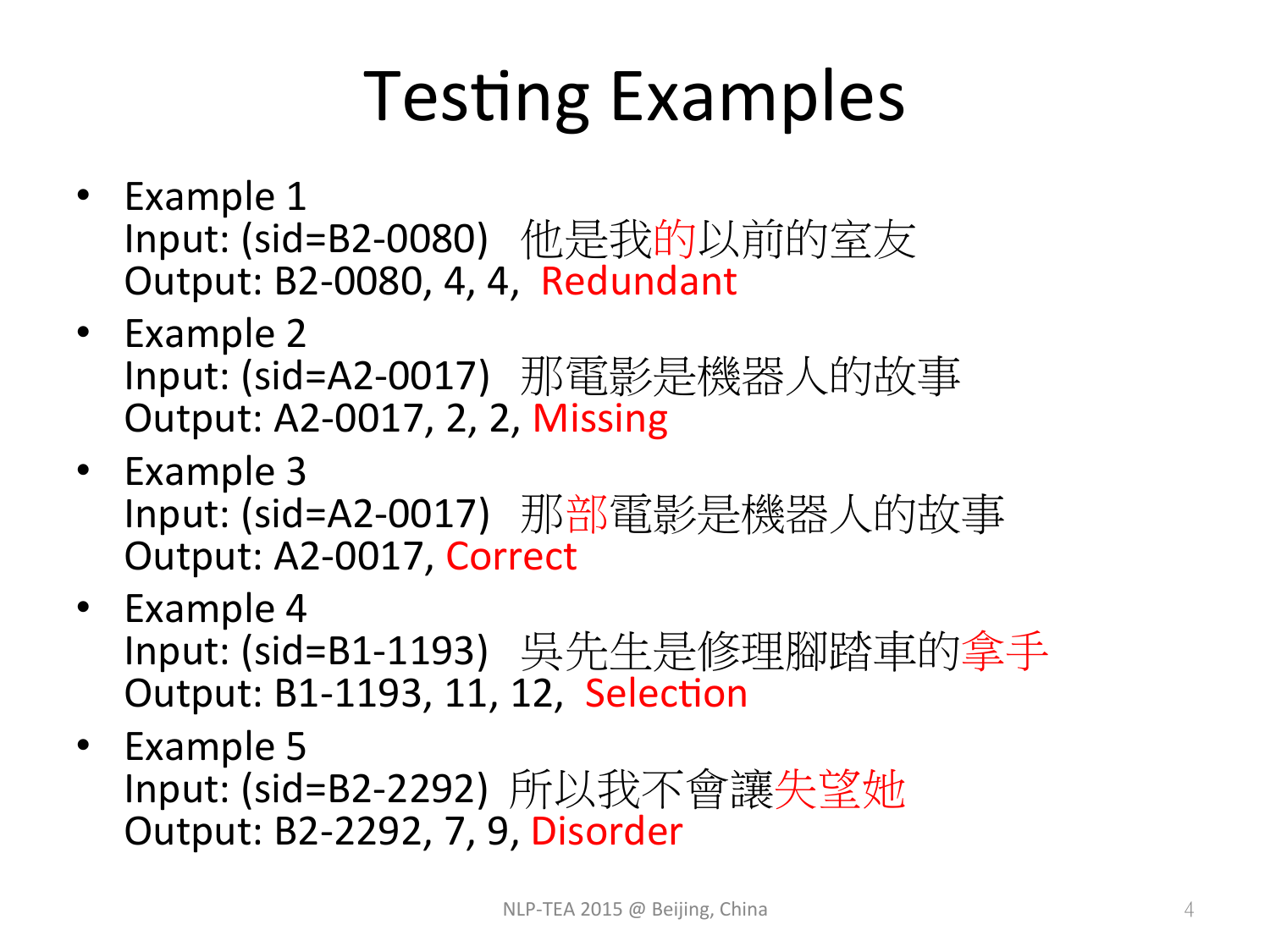#### Data Preparation

• The essay section of the computer-based Test of Chinese as a Foreign Language (TOCFL)

• Native Chinese speakers were trained to manually annotate grammatical errors and provide corrections corresponding to each error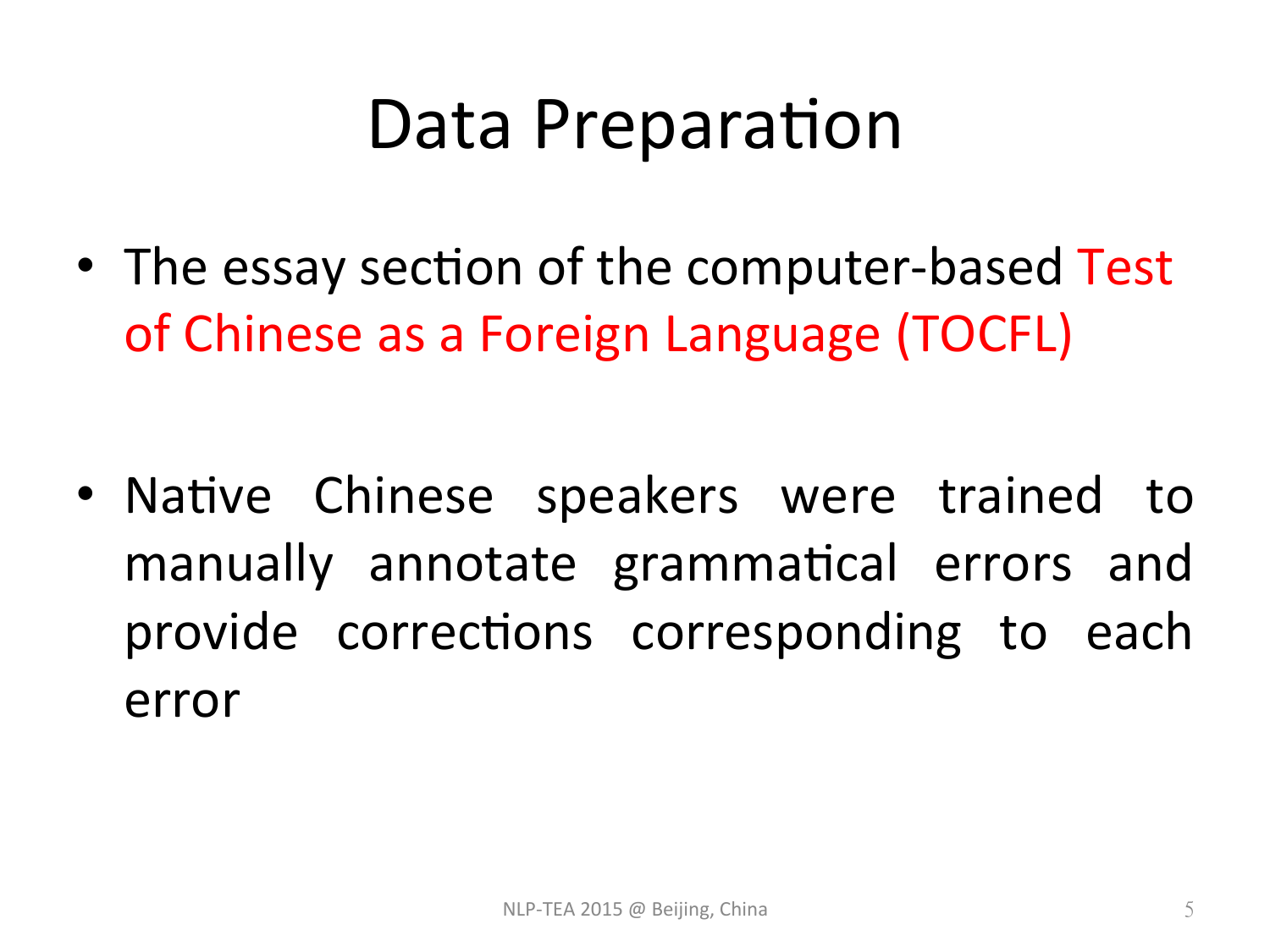# **Training Set**

- This set included 2,205 selected sentences
- Error types were categorized as redundant (430 instances), missing (620), selection (849), and disorder (306)
- Each sentence is represented in SGML format

 $<$ DOC $>$  $\le$ SENTENCE id="B1-1120"> 我的中文進步了非常快 </SENTENCE> <MISTAKE start off="7" end off="7">  $<$ TYPE $>$ Selection  $<$ /TYPE $>$ <CORRECTION> 我的中文進步得非常快  $<$ /CORRECTION>  $<$ /MISTAKE>  $<$ /DOC>  $\frac{1}{\sqrt{2}}$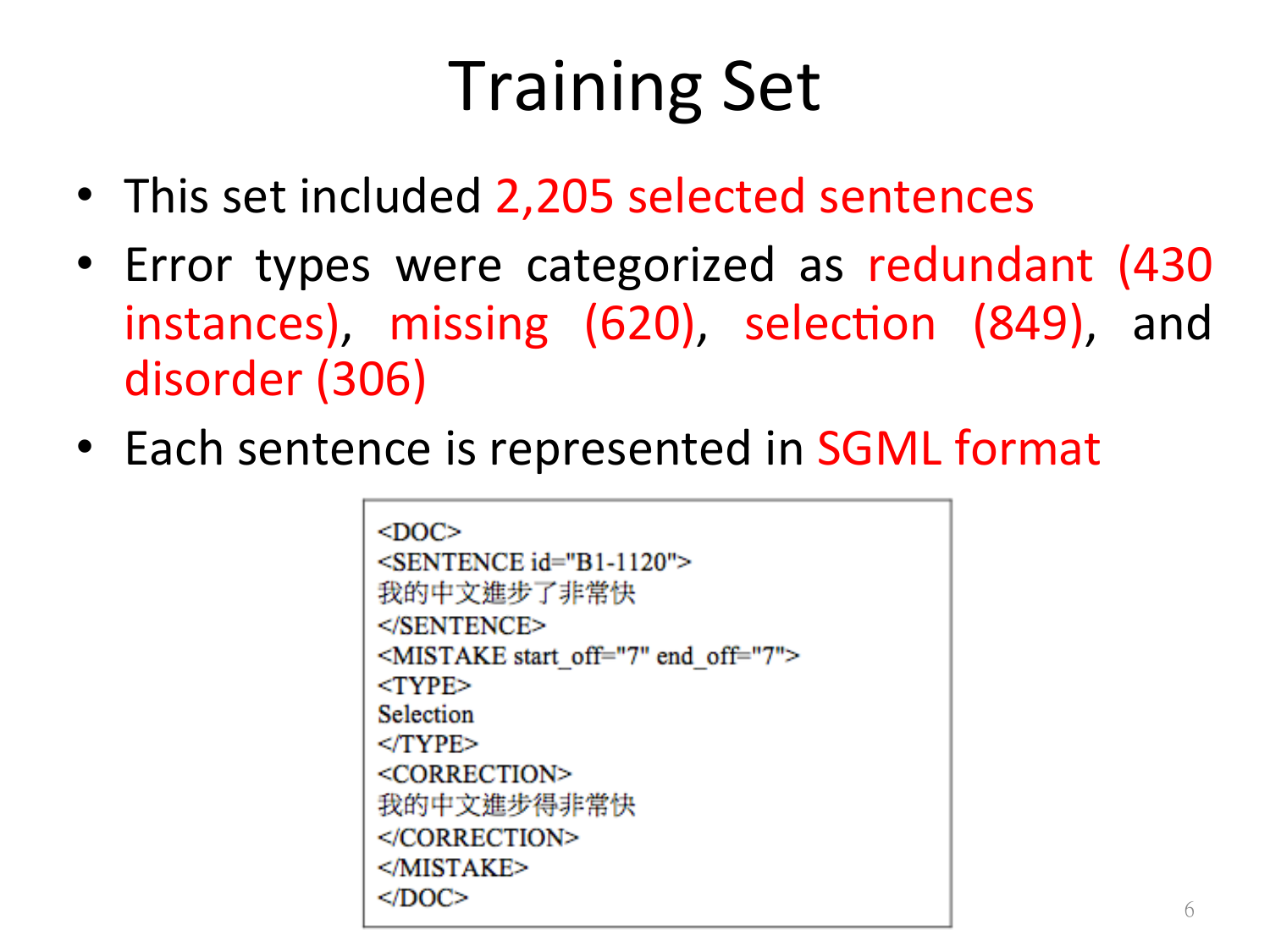## Dryrun Set

- A total of 55 sentences were given to participants to familiarize themselves with the final testing process.
- The purpose is output format validation only
- No matter which performance can be achieved that will not be included in our official evaluation.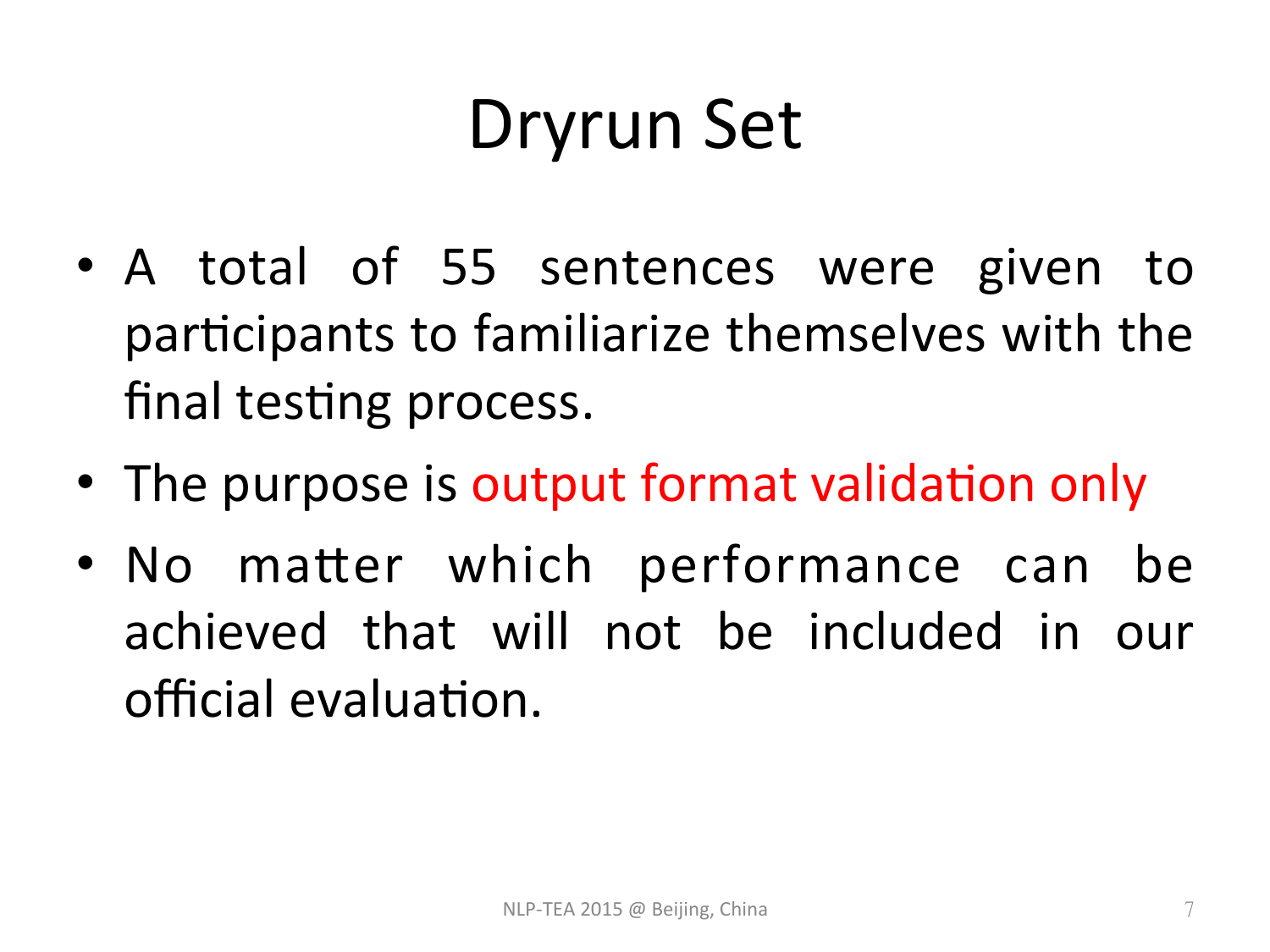#### Test Set

• This set consists of 1,000 testing sentences

• Half of these sentences contained no grammatical errors, while the other half included a single defined grammatical error: redundant (132 instances), missing (126), selection (110), and disorder (132)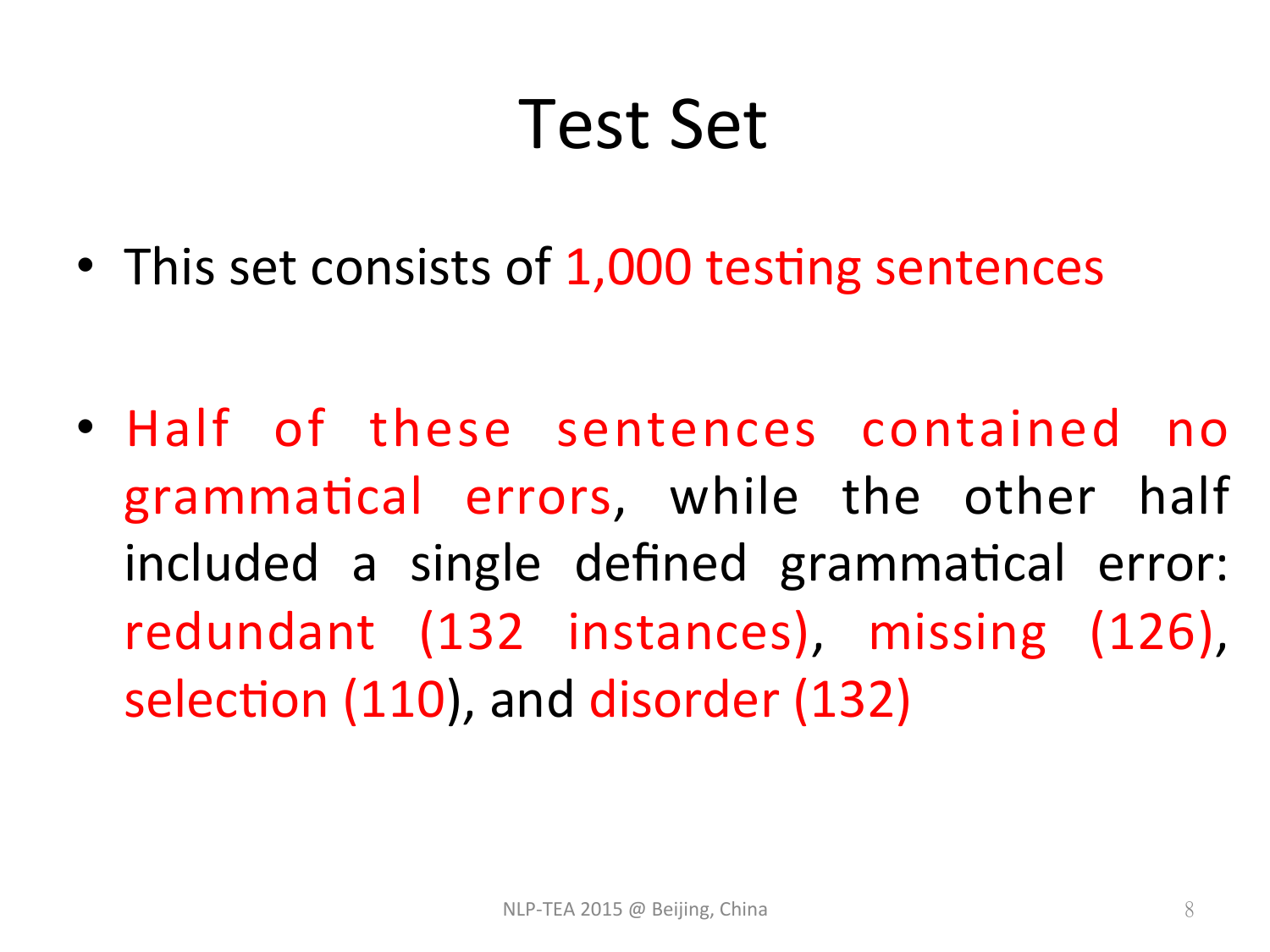# Performance Metrics

- Correctness is determined at three levels
	- Detection-level
	- Identification-level
	- Position-level
- Metrics

| Confusion               |          |                         |                       |  |  |  |  |  |
|-------------------------|----------|-------------------------|-----------------------|--|--|--|--|--|
| Matrix                  |          | Positive<br>(Erroneous) | Negative<br>(Correct) |  |  |  |  |  |
| Gold<br><b>Standard</b> | Positive | тр                      | FN                    |  |  |  |  |  |
|                         | Negative | FР                      | TN                    |  |  |  |  |  |

**Svetom Doenlt** 

- $-$  False positive rate (FPR) = FP / (FP+TP)
- $-$  Accuracy = (TP+TN) / (TP+FP+TN+FN)
- $-$  Precision = TP / (TP+FP)
- $-$  Recall = TP / (TP+FN)
- $F1 = 2 * Precision * Recall / (Precision + Recall)$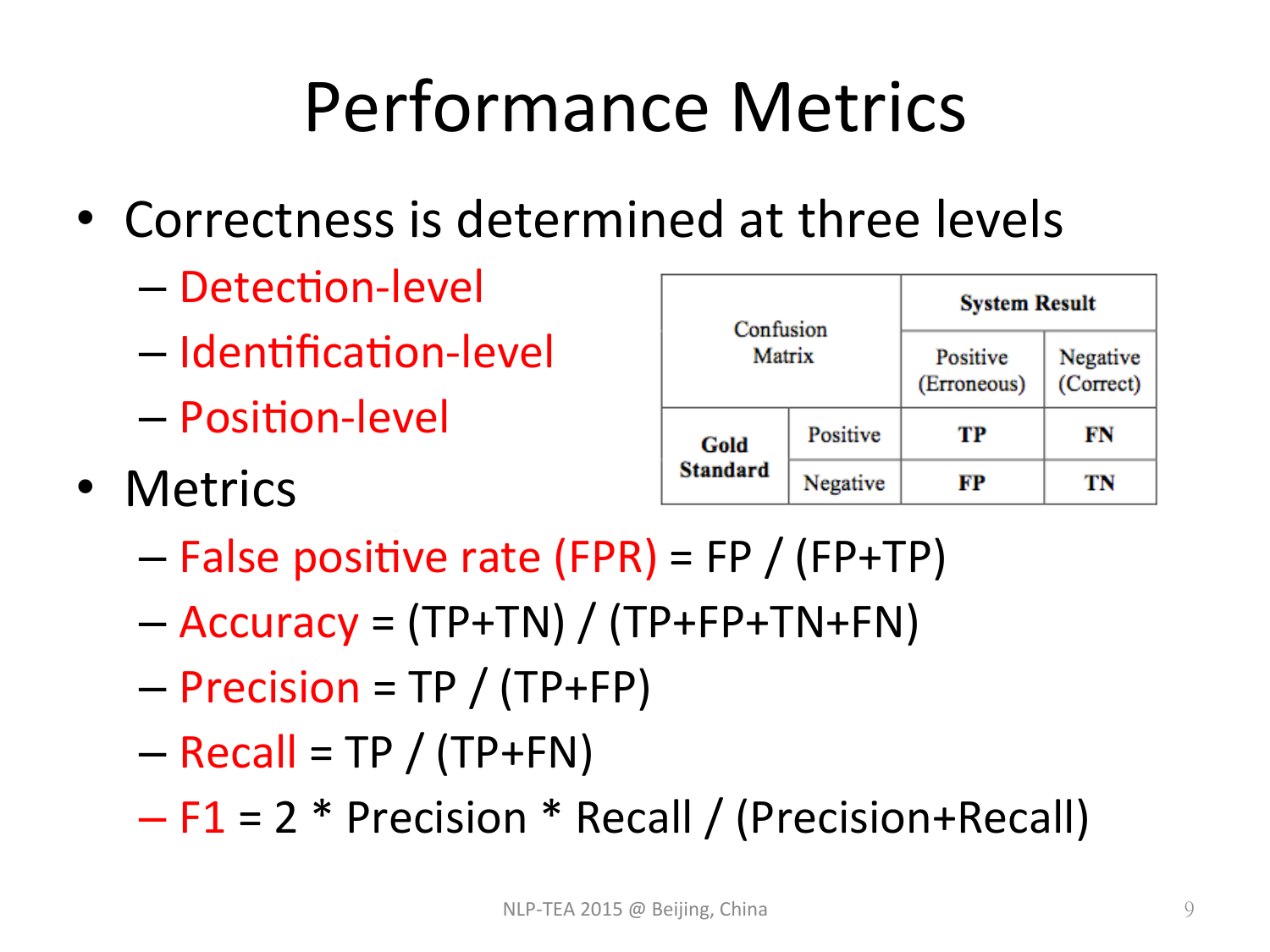## **Evaluation Examples**

- FPR =  $0.5$
- Detection-level Acc.  $= 0.75$ , Pre.=0.67, Rec.=1, F1=0.8
- Correction-level Acc. =  $0.625$ , Pre.=0.5, Rec.=0.75, F1=0.6
- Position-level Acc. = 0.5, Pre.=0.33, Rec.=0.5, F1=0.4

#### • **System Results**

"B1-1138, 7, 8, Disorder", "A2-0087, 12, 13, Missing", "A2-0904, 5, 6, Missing", "B1-0990, correct", "A2-0789, 2, 5, Disorder", "B1-0295, correct", "B2-0591, 3, 3, Redundant" and "A2-0920, 4, 5, Selection"

#### • **Gold Standard**

"B1-1138, 7, 10, Disorder", "A2-0087, 12, 13, Missing", "A2-0904, correct", "B1-0990, correct", "A2-0789, 2, 3, Selection", "B1-0295, correct", "B2-0591, 3, 3, Redundant" and "A2-0920, correct"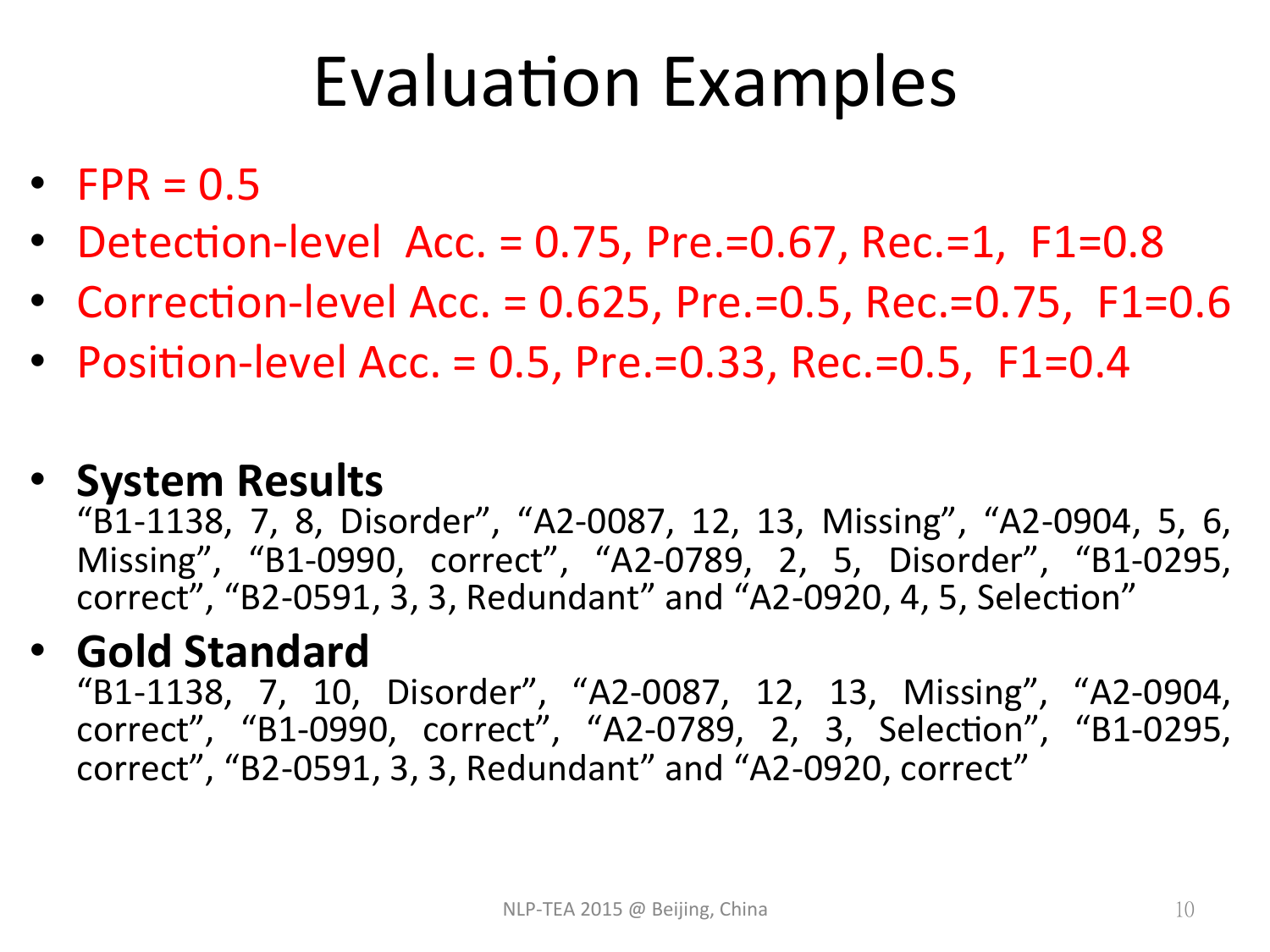#### 13 Participants and 18 Submitted Runs

| Participant (Ordered by abbreviations of names)                 | #Runs    |
|-----------------------------------------------------------------|----------|
| Adam Mickiewicz University on Poznan (AMU)                      |          |
| University of Cambridge (CAM)                                   | $\bf{0}$ |
| Chinese Academy of Sciences (CAS)                               | 0        |
| Confucius Institute of Rutgers University (CIRU)                | 0        |
| Chaoyang University of Technology (CYUT)                        | 3        |
| Harbin Institute of Technology Shenzhen Graduate School (HITSZ) | 3        |
| Lingage Inc. (Lingage)                                          | 0        |
| National Chiayi University (NCYU)                               | 3        |
| National Taiwan Ocean University (NTOU)                         | 3        |
| National Taiwan University (NTU)                                | $\bf{0}$ |
| South China Agriculture University (SCAU)                       | 3        |
| Tokyo Metropolitan University (TMU)                             | 3        |
| University of Leeds (UL)                                        | 0        |
| <b>Total</b>                                                    | 18       |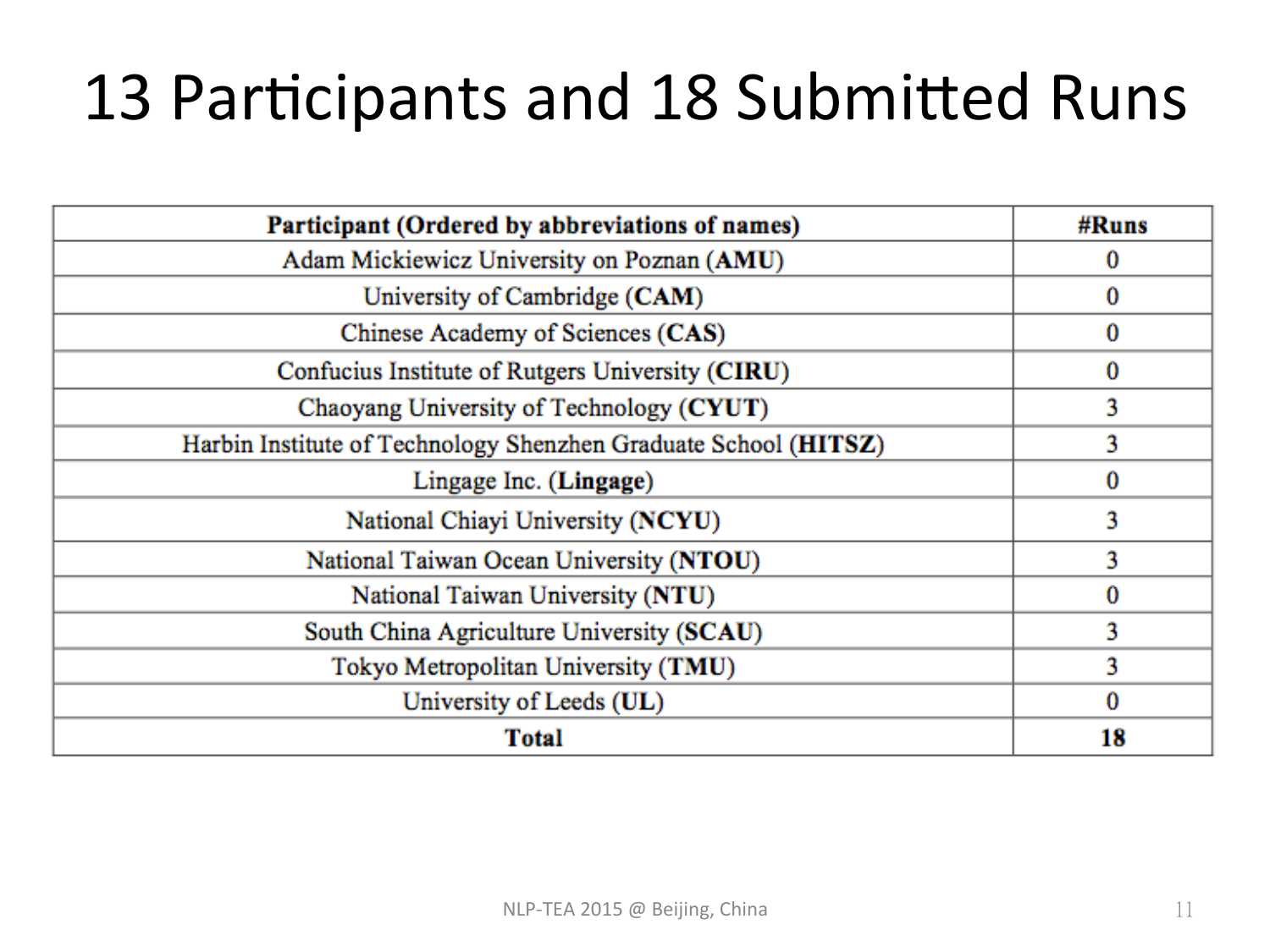### **Testing Results**

|  | False<br><b>Positive</b><br><b>Submission</b><br>Rate | <b>Detection Level</b> |       |        | <b>Identification Level</b> |        |       | <b>Position Level</b> |       |        |       |        |       |        |  |
|--|-------------------------------------------------------|------------------------|-------|--------|-----------------------------|--------|-------|-----------------------|-------|--------|-------|--------|-------|--------|--|
|  |                                                       |                        | Acc.  | Pre.   | Rec.                        | F1     | Acc.  | Pre.                  | Rec.  | F1     | Acc.  | Pre.   | Rec.  | F1     |  |
|  | CYUT-Run1                                             | 0.096                  | 0.584 | 0.7333 | 0.264                       | 0.3882 | 0.522 | 0.5932                | 0.14  | 0.2265 | 0.504 | 0.52   | 0.104 | 0.1733 |  |
|  | CYUT-Run2                                             | 0.082                  | 0.579 | 0.7453 | 0.24                        | 0.3631 | 0.525 | 0.6168                | 0.132 | 0.2175 | 0.505 | 0.5287 | 0.092 | 0.1567 |  |
|  | CYUT-Run3                                             | 0.132                  | 0.579 | 0.6872 | 0.29                        | 0.4079 | 0.505 | 0.5182                | 0.142 | 0.2229 | 0.488 | 0.45   | 0.108 | 0.1742 |  |
|  | HITSZ-Runl                                            | 0.956                  | 0.509 | 0.5047 | 0.974                       | 0.6648 | 0.173 | 0.2401                | 0.302 | 0.2675 | 0.031 | 0.0185 | 0.018 | 0.0182 |  |
|  | HITSZ-Run2                                            | 0.938                  | 0.505 | 0.5027 | 0.948                       | 0.657  | 0.149 | 0.201                 | 0.236 | 0.2171 | 0.036 | 0.0105 | 0.01  | 0.0103 |  |
|  | HITSZ-Run3                                            | 0.884                  | 0.51  | 0.5056 | 0.904                       | 0.6485 | 0.188 | 0.2273                | 0.26  | 0.2425 | 0.068 | 0.0221 | 0.02  | 0.021  |  |
|  | <b>NCYU-Runl</b>                                      | 0.48                   | 0.53  | 0.5294 | 0.54                        | 0.5347 | 0.354 | 0.2814                | 0.188 | 0.2254 | 0.274 | 0.0551 | 0.028 | 0.0371 |  |
|  | NCYU-Run2                                             | 0.396                  | 0.567 | 0.5724 | 0.53                        | 0.5504 | 0.423 | 0.3793                | 0.242 | 0.2955 | 0.343 | 0.1715 | 0.082 | 0.111  |  |
|  | NCYU-Run3                                             | 0.374                  | 0.607 | 0.6112 | 0.588                       | 0.5994 | 0.463 | 0.4451                | 0.3   | 0.3584 | 0.374 | 0.246  | 0.122 | 0.1631 |  |
|  | NTOU-Runl                                             | $\mathbf{1}$           | 0.5   | 0.5    | 1                           | 0.6667 | 0.117 | 0.1896                | 0.234 | 0.2095 | 0.005 | 0.0099 | 0.01  | 0.01   |  |
|  | NTOU-Run2                                             | 0.914                  | 0.531 | 0.5164 | 0.976                       | 0.6754 | 0.225 | 0.2848                | 0.364 | 0.3196 | 0.123 | 0.149  | 0.16  | 0.1543 |  |
|  | NTOU-Run3                                             | 0.948                  | 0.519 | 0.5098 | 0.986                       | 0.6721 | 0.193 | 0.2605                | 0.334 | 0.2927 | 0.093 | 0.1238 | 0.134 | 0.1287 |  |
|  | <b>SCAU-Runl</b>                                      | 0.62                   | 0.505 | 0.504  | 0.63                        | 0.56   | 0.287 | 0.2383                | 0.194 | 0.2139 | 0.217 | 0.0801 | 0.054 | 0.0645 |  |
|  | SCAU-Run2                                             | 0.636                  | 0.503 | 0.5023 | 0.642                       | 0.5637 | 0.279 | 0.2337                | 0.194 | 0.212  | 0.209 | 0.0783 | 0.054 | 0.0639 |  |
|  | SCAU-Run3                                             | 0.266                  | 0.503 | 0.5056 | 0.272                       | 0.3537 | 0.416 | 0.2692                | 0.098 | 0.1437 | 0.385 | 0.1192 | 0.036 | 0.0553 |  |
|  | TMU-Run1                                              | 0.478                  | 0.516 | 0.5162 | 0.51                        | 0.5131 | 0.313 | 0.1787                | 0.104 | 0.1315 | 0.27  | 0.0363 | 0.018 | 0.0241 |  |
|  | TMU-Run2                                              | 0.134                  | 0.524 | 0.5759 | 0.182                       | 0.2766 | 0.479 | 0.4071                | 0.092 | 0.1501 | 0.449 | 0.1928 | 0.032 | 0.0549 |  |
|  | TMU-Run3                                              | 0.35                   | 0.546 | 0.5581 | 0.442                       | 0.4933 | 0.42  | 0.3519                | 0.19  | 0.2468 | 0.362 | 0.1745 | 0.074 | 0.1039 |  |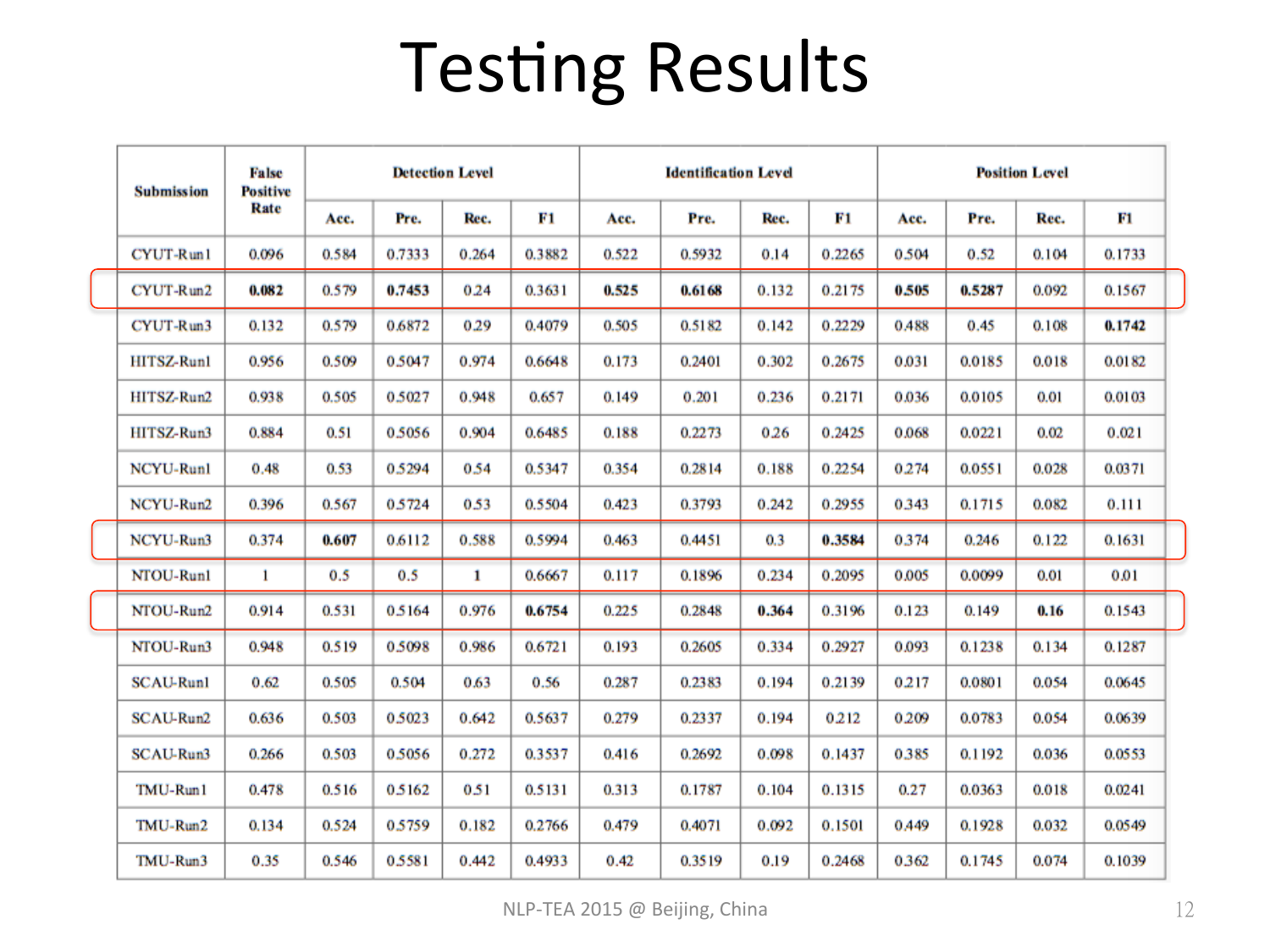## Summary

• It is a really difficult task to develop the computer-assisted Chinese learning tool, since there are only target sentences without the help of their context

• None of the submitted systems provided superior performance. In general, this research problem still has long way to go.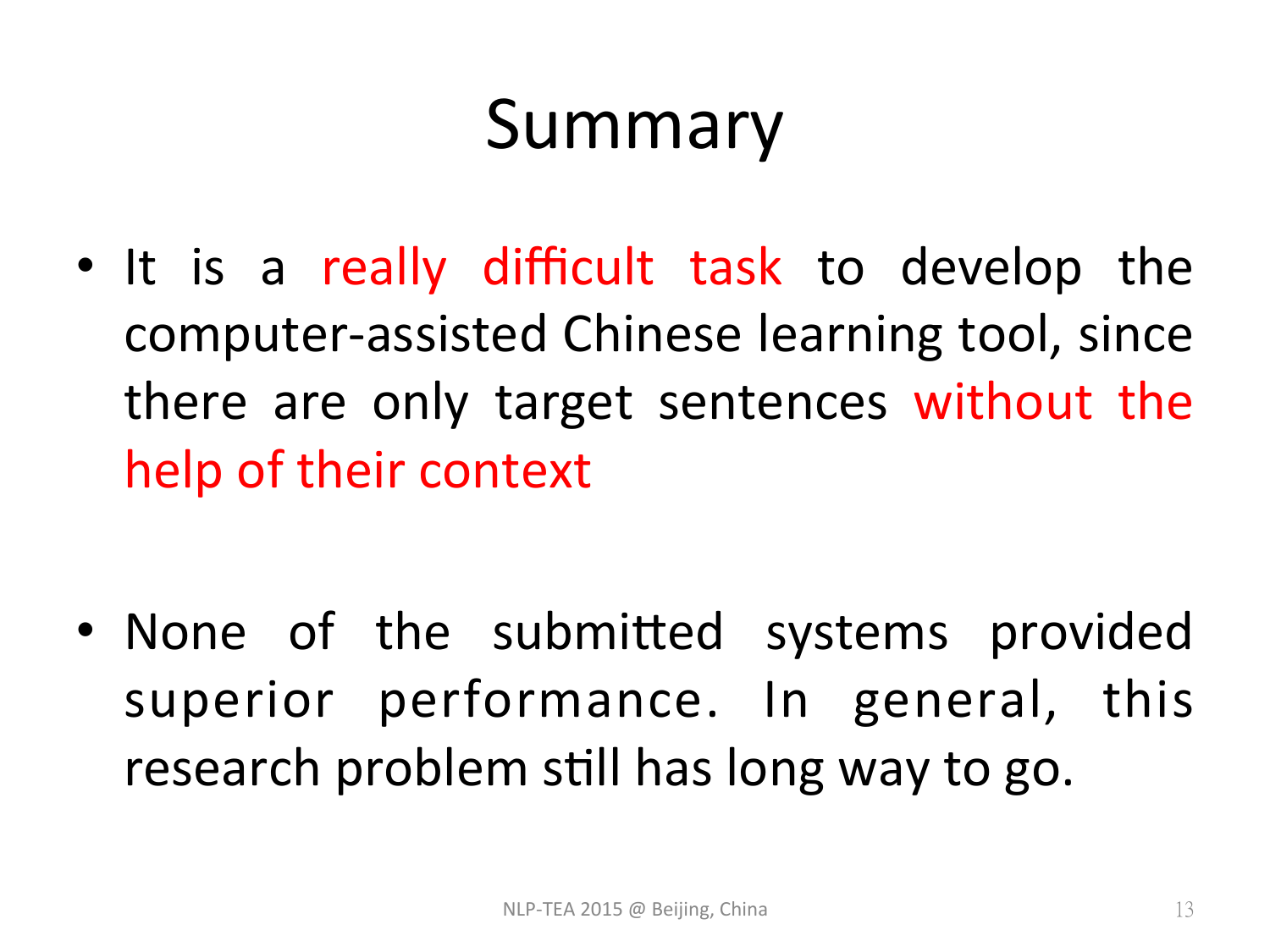#### Conclusions

- All submissions contribute to the common effort to produce an effective Chinese grammatical diagnosis tool
- The individual reports in the shared task proceedings provide useful insight into Chinese language processing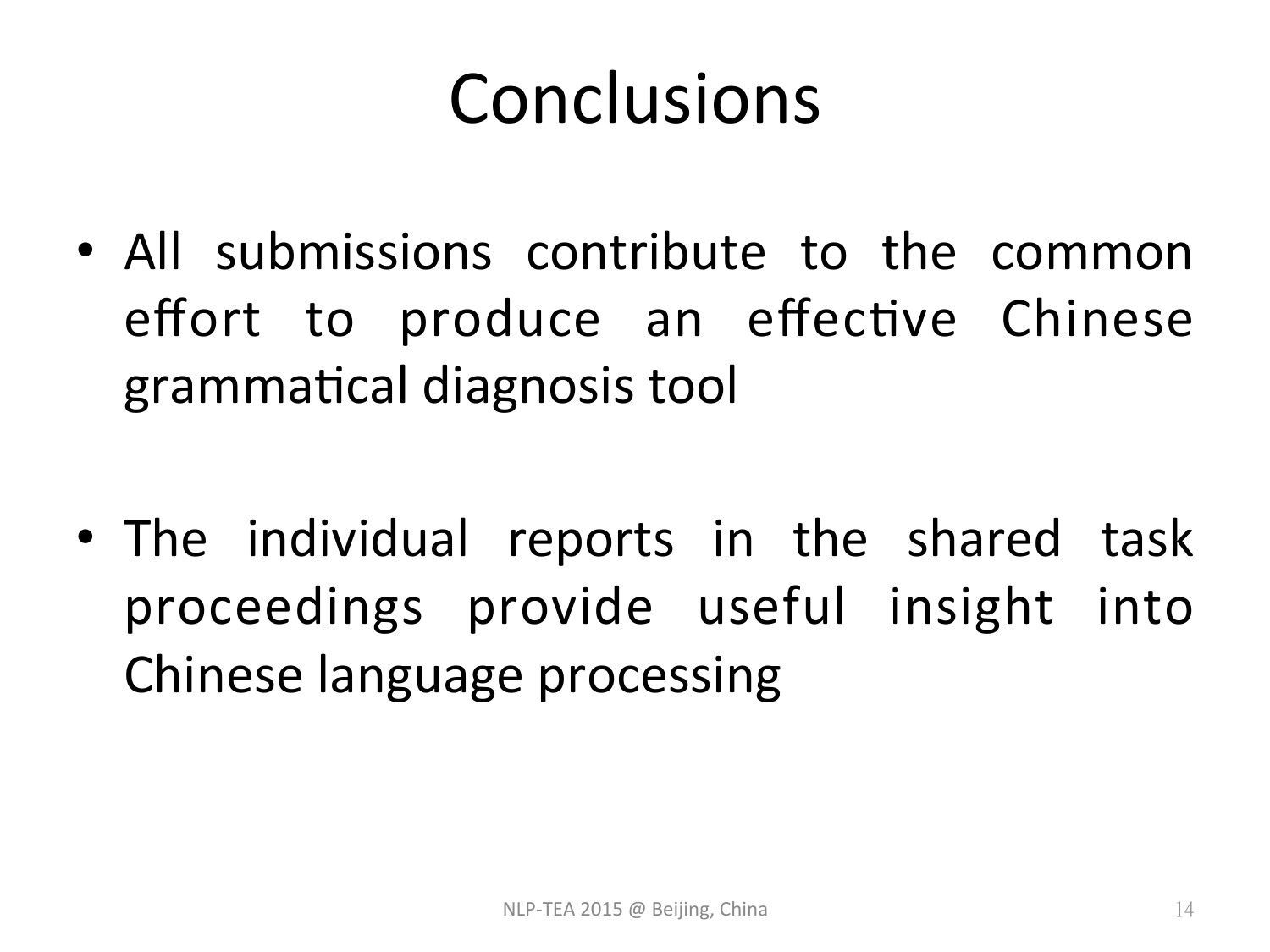#### Future Work

- **NLP-TEA-3 Workshop in COLING 2016** 
	- –To be bided
	- –Osaka, Japan

**• The Shared Task** 

–Chinese Gramma%cal Error Diagnosis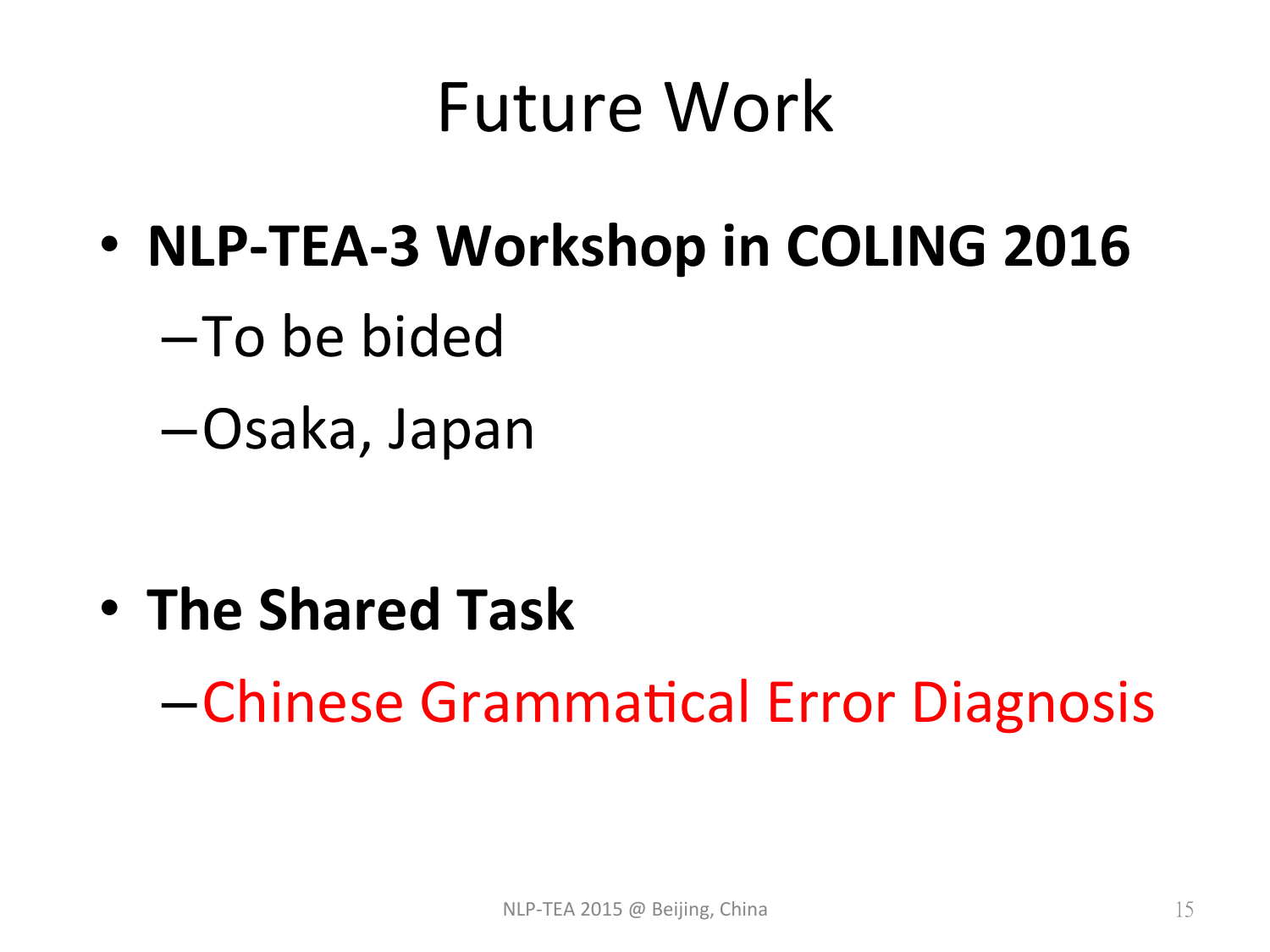# Acknowledgments

- Ministry of Education, Taiwan
	- Aim for the Top University Project
	- Center of Learning Technology for Chinese, NTNU
	- Innovative Center for Big Data and Digital Convergence, YZU
- Ministry of Science and Technology, Taiwan
	- International Research-Intensive Center of **Excellence Program**
	- Grant no.: MOST 104-2911-I-003-301